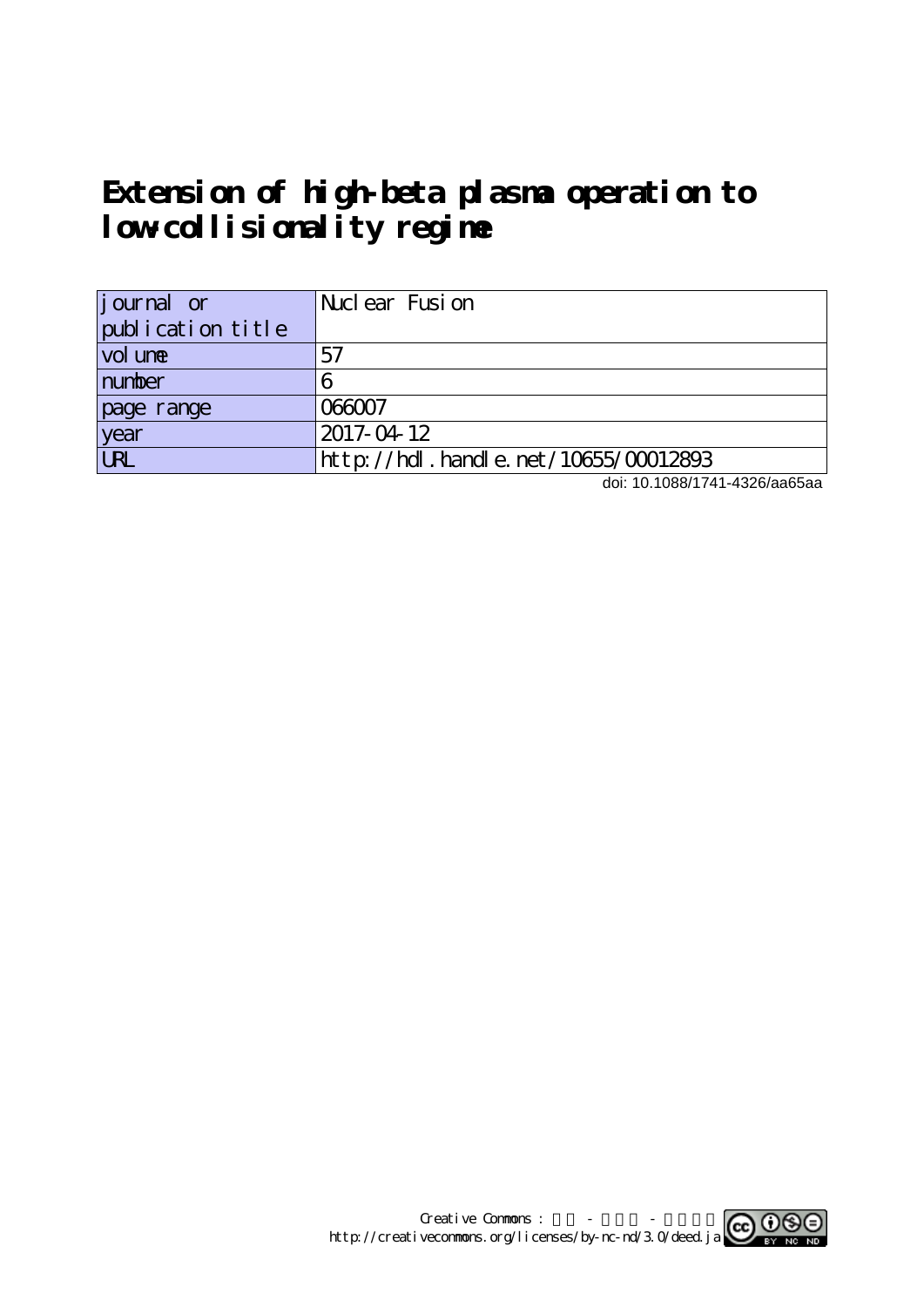# **Extension of High-beta Plasma Operation to low collisional Regime**

S. Sakakibara<sup>1,2</sup>, K.Y. Watanabe<sup>1</sup>, H. Funaba<sup>1</sup>, Y. Suzuki<sup>1,2</sup>, S. Ohdachi<sup>1,2</sup>, K. Ida<sup>1,2</sup>, K. Tanaka<sup>1</sup>, T. Tokuzawa<sup>1</sup>, T. Morisaki<sup>1,2</sup>, M. Osakabe<sup>1,2</sup>, Y. Takeiri<sup>1,2</sup> and LHD Experiment Group

<sup>1</sup>National Institute for Fusion Science (NIFS), National Institutes for Natural Sciences (NINS), Toki 509-5292, Japan

<sup>2</sup>SOKENDAI (The graduate university for advanced studies), Toki 509-5292, Japan

E-mail: sakakibara.satoru@lhd.nifs.ac.jp

**Abstract**. In Large Helical Device (LHD), plasma with more than 4% average beta was successfully produced by multi-pellet injections in one order of magnitude lower collisional regime than that of previous high-beta operations. An improvement of particle confinement was observed during a high-beta discharge produced by gaspuff, and then particle flux to divertor was reduced by more than 40%. Strong instabilities at plasma edge appeared then and suppressed an increment of averaged beta to 3.4%. Spontaneous change of the magnetic topology contributes to the increase in averaged beta value, while it triggers excitation of edge MHD instabilities.

#### **1. Introduction**

Production of high beta plasma is one of the common issues in magnetic confinement systems for realization of economical fusion reactor. In currentless plasmas of stellarator/heliotrons, suppression of pressure-driven instabilities and preservation of robust magnetic field structures are key subjects for increasing the beta value. The weak magnetic shear and/or strong magnetic hill configurations easily destabilize interchange mode, which lead to significant reduction of the beta value [1]. Also, it is predicted that the increase in beta value leads to stochastization of magnetic field structure in periphery, which reduces available plasma confinement region [2]. The characteristics of MHD stability and equilibrium in high-beta plasmas are compared in Large Helical Device (LHD) and W7-AS stellarator through the International Stellarator/Heliotron Confinement Database activity [3, 4].

Since 1998, we have made high-beta experiments in Large Helical Device (LHD) to verify the potential of the high beta plasma production in stellarator/heliotrons. Achieved beta value had increased year by year, by an increment of heating power and the optimization of magnetic configurations for MHD stability, equilibrium and heating efficiency, and the beta value of more than 5% was successfully achieved [5]. Also the beta dependences of MHD stability and equilibrium had been experimentally studied in the wide beta range [6].

Previous experiments had been done in the high collisional regime because of low magnetic field operation at 0.425 T. To investigate the collisionality dependence of plasma confinement property, we have made high beta experiments in relatively high-field configurations at 1 T to increase the electron temperature. It is expected that an increase in the electron temperature raises magnetic Reynolds number, *S*, which contributes to suppression of low-*n* resistive interchange mode [5]. Also recovery of plasma confinement is expected because plasma confinement in the high collisional regime  $(< 0.5$  T) gradually decrease with the beta value, which is predicted to be due to resistive-g turbulence with the same *S* dependence as the case of the low-*n* interchange mode [7].

Here we report the recent results of high-beta experiments in LHD. The high-beta discharges were produced by multi-pellet injections or gas-puff fueling. The magnetic configurations, heating devices and diagnostics are introduced in section 2. As the experimental results, high-beta plasma production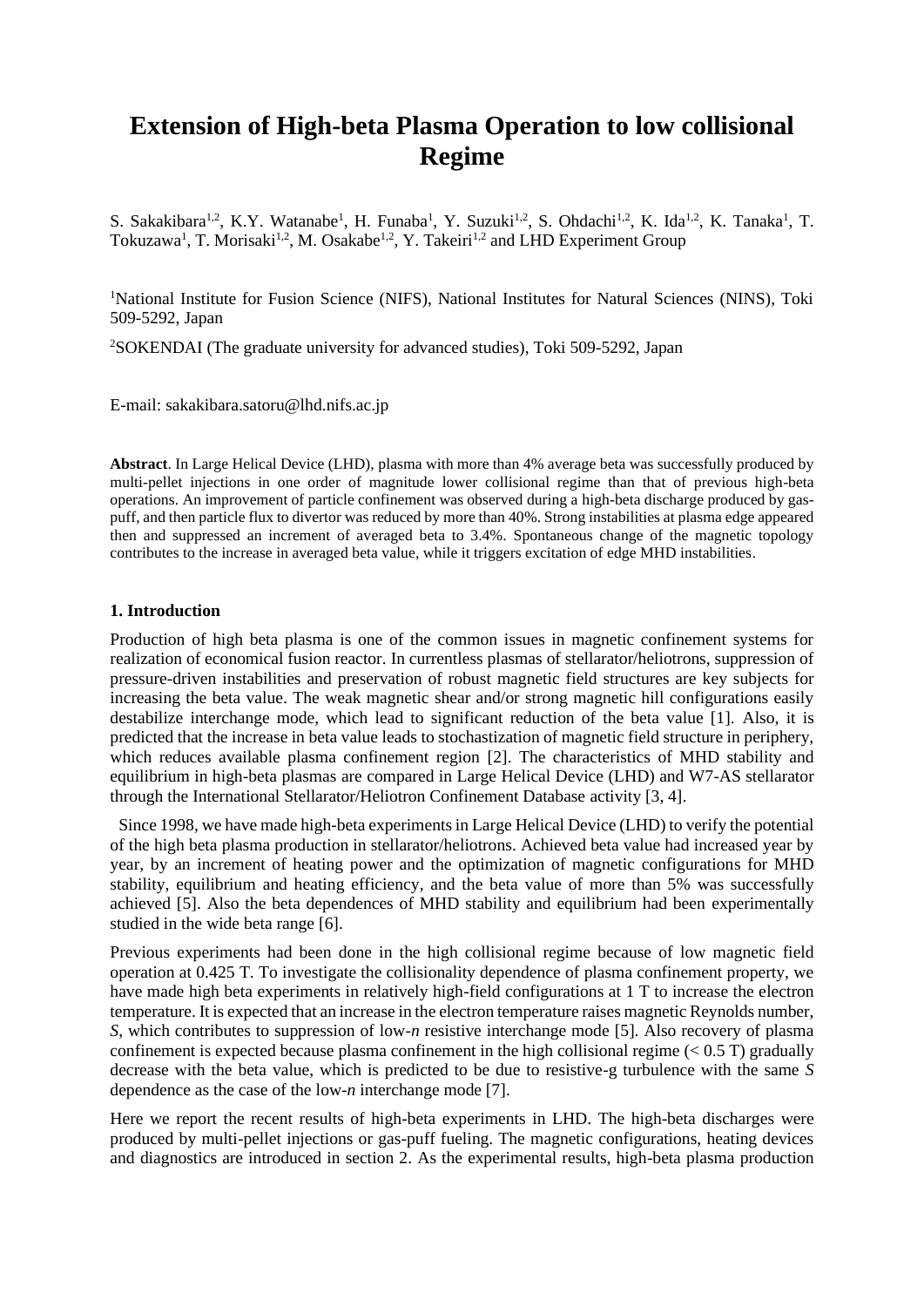and MHD characteristics are described at section 3. In section 4, the obtained knowledge is discussed and summarized.

# **2. Experimental Setup**

The LHD is a heliotron device with a pair of helical coils and three pairs of poloidal coils. All of coils are superconductive [8]. The typical major and minor radii are 3.6 m and 0.65 m, respectively. The toroidal magnetic field at  $R_{ax}^v$ ,  $B_t$ , is less than 3 T, where  $R_{ax}^v$  is a preset magnetic axis position in vacuum and can be set at 3.5-4.1 m. The plasma aspect ratio, *A*p, can be changed from 5.8 to 8.3 by controlling central position of helical coil currents [9].

Previous high-beta experiments had been done in configuration with  $R_{ax}$ <sup>v</sup> of 3.6 m,  $B_t$  of -0.425 T and  $A_p$  of 6.6. In the experiments, the configuration with  $R_{ax}$ <sup>v</sup> of 3.56 m,  $B_t$  of -1 T and  $A_p$  of 5.8 was applied for production of high-beta plasma, which was decided by results of  $R_{ax}$ <sup>v</sup> scan experiments with constant heating power and constant electron density. The target plasmas were produced and maintained by three tangential neutral beams (NBs) and two perpendicular NBs. The total port-through power was about 25 MW. The ICRF heating with 3 MW was applied to increase the beta value. The volume averaged beta value,  $\langle B \rangle$ , is estimated by the diamagnetic flux measurement. Profiles of electron temperature and density are measured with Thomson scattering system, and line averaged electron density is obtained by the measurement of FIR interferometer. Ion saturation currents, density and temperature on divertor plate are measured with Langmuir probes array.

## **3. Experimental Results**

Figure 1 shows achieved beta value in different collisionality. In the previous high beta experiments,  $\langle \beta \rangle$  of 5.1% was obtained in the plasmas with  $v_h^* \sim 1000$  at 0.425 T, where  $v_h^*$  is normalized collisionality. FY2014 experiments had been done at 1 T, and the optimum magnetic configuration for high-beta plasma production was explored. Consequently,  $\langle \beta \rangle$  of 4.1% was achieved in the plasma with  $T_{\rm e0}$  ~ 0.9 keV and  $v_h^*$  ~ 100 produced by the multi-pellet injections, and < $\beta$  > ~ 3.4% and  $v_h^*$  ~ 20 were realized by gas-puff.  $T_{e0}$  reached 1.2 keV then. Achieved parameters, configurations and characteristics of obtained plasmas are summarized at Table 1. In the discharge with multi-pellet injections, peaked pressure profile is formed which excites core instability, whereas broaden profile leads to destabilization of edge instabilities in the gas-puff discharge. An improvement of particle confinement was observed in the gas-puff discharge although it is unclear in the pellet case because of short duration time of the discharge. A long-time duration in the pellet discharge and the stability control in the gas-puff one are subjects to be solved in the future.

The results of experiments with the multi-pellet injections and the gas-puff are described at section 3.1 and 3.2, respectively. Comparison of MHD characteristics in between  $A_p$  of 5.8 and 6.6 (previous highbeta configuration) is shown at section 3.3.

|                                  | Pellet discharge                        | Gaspuff discharge                       |
|----------------------------------|-----------------------------------------|-----------------------------------------|
| Achieved $\langle \beta \rangle$ | 4.1%                                    | 3.4%                                    |
| <b>Duration Time</b>             | $< 0.1$ s                               | $>0.5$ s (limited by heating)           |
| $T_{\rm e0}$                     | $0.9 \text{ keV}$                       | $1.2 \text{ keV}$                       |
|                                  | $(0.2 \text{ keV at } 0.425 \text{ T})$ | $(0.5 \text{ keV at } 0.425 \text{ T})$ |
| $n_{e0}$                         | $6 \times 10^{19}$ m <sup>-3</sup>      | $3 \times 10^{19}$ m <sup>-3</sup>      |

### TABLE I: SUMMARY OF HIGH-BETA EXPERIMENTS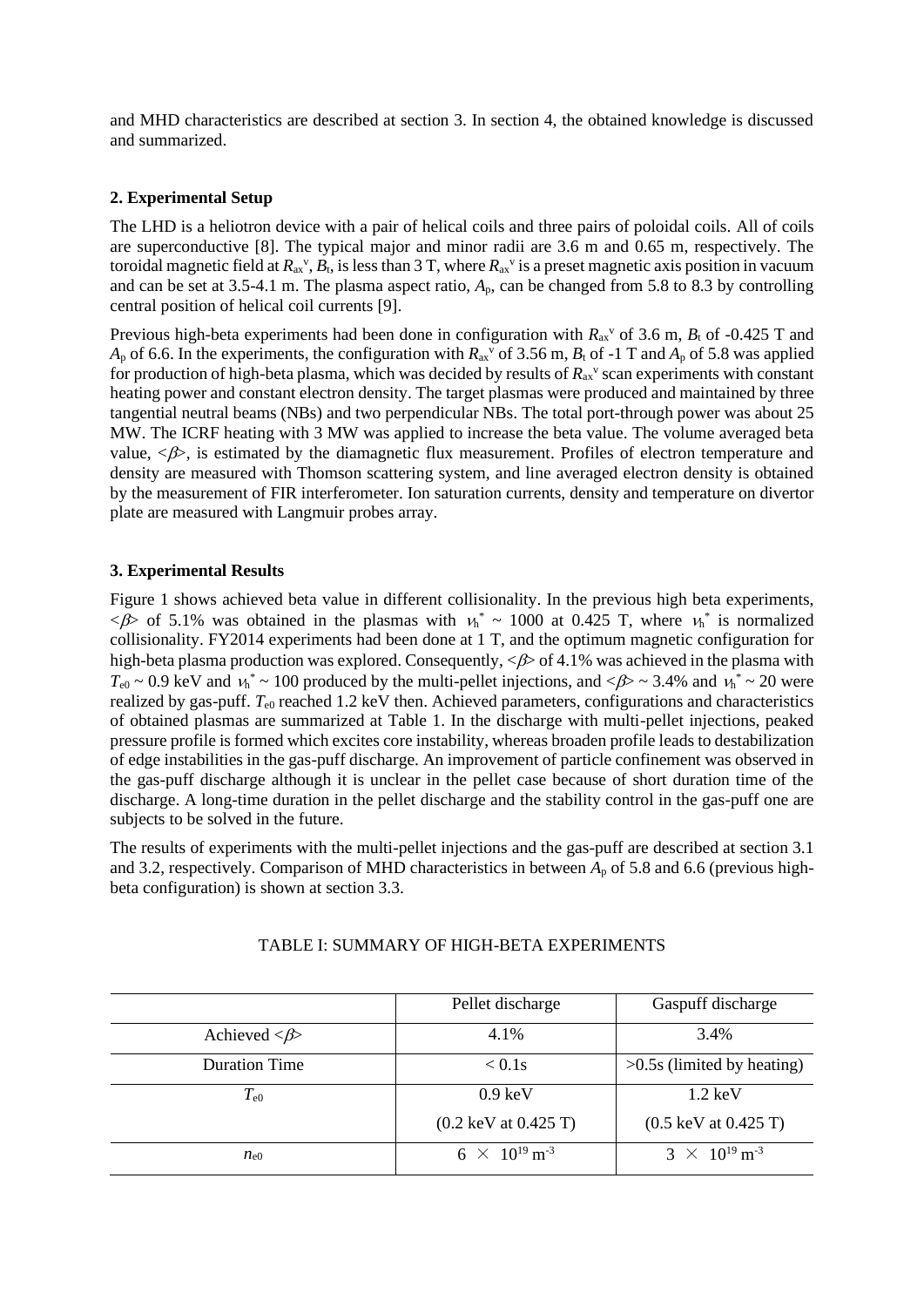| Pressure profile                    | Peaked profile     | Broad profile     |
|-------------------------------------|--------------------|-------------------|
| Improvement of particle confinement | unclear            | observed          |
| Instability                         | core mode          | edge mode         |
| <i>Issues</i>                       | long time duration | stability control |
|                                     |                    | fueling to core   |

#### **3.1 High-beta discharge with multi-pellet injections**

Figure 2 show the typical high-beta discharge with multi-pellet injections. Three tangential neutral beams (NBs) were injected from 3.3 s and the two perpendicular NBs were added at 3.7 s. The ICRF heating was applied at 3.7-4.2s. The pellets were injected four times during 3.62-3.72s. The  $\langle \beta \rangle$  reaches 4.1% at 3.78s and then central beta is about 7%. The electron density was increased with pellets and started to decrease at 3.75 s. The profiles of electron temperature and density are shown in Fig.3. Both the temperature and the density have peaked profiles, which cause large Shafranov shift. The  $R_{ax}$  is set at 3.56 m and is shifted to 4.0 m.

The temporal changes of the amplitude of  $m/n = 2/1$  mode and the peaking factor of the beta profile are shown in Fig.4, where *m* and *n* are poloidal and toroidal mode number, respectively. The  $m/n = 2/1$ mode appeared and grew at 3.75 s, and the amplitude starts to decrease with reduction of the peaking factor. The equilibrium calculation by HINT2 code show that the resonant surface of  $m/n = 2/1$  mode is located at  $\rho \sim 0.5$  ( $R \sim 3.5$  and 4.3m). It is predicted that the increment of the peaking factor corresponds to the increase in the pressure gradient around the resonance. In the discharge, amplitudes of MHD modes excited in the plasma edge are very small compared to the gas-puff case (see section 3.2).

#### **3.2 High beta discharge with gas-puff**

Figure 5 shows the typical gas-puff discharge. The discharge condition is almost the same as the Fig.2 discharge except for the fueling method. After the electron density,  $\langle \beta \rangle$ , H $\alpha$  increase at 3.7s with additional heating, the density and beta start to increase further at 3.76s. Here we define this phenomenon "transition" [10]. Then fluctuation of H $\alpha$  signal appears and  $m/n = 1/2$  mode located at plasma edge is excited. The mode seems to suppress the increment of the  $\langle \beta \rangle$ .

Profiles of electron density and temperature at 3.733, 3.8 and 3.866 s of Fig.5 discharge are shown in Fig.6. The  $R_{ax}$  is about 3.8 m. After the transition, the electron density at  $R = 4.3$ -4.8 m increases, which forms significant hollow profile. The electron temperature profile is not changed before and after the transition. Figure 7 shows the electron pressure profiles at 3.733, 3.8 and 3.866 s. The plasma confinement region seems to be expanded to the outward.

Figure 8 shows the time evolutions of beta value, ion saturation current, electron density and temperature on the divertor plate. The transition occurs at 3.8 s, and then ion saturation current, density and temperature significantly drop, which suggest that the improvement of the particle confinement is realized.

The discharge before and after the transition is extended in Fig.9. At 3.79 s, H $\alpha$  signal and ion saturation current start to decrease, and  $\leq \beta$  starts to increase at 3.8s. When  $\leq \beta$  reaches the maximum at 3.82s, the fluctuation of H $\alpha$  signal appears. The fluctuations of both H $\alpha$  and ion saturation current are caused by the fluctuation of MHD mode. Although the reduction of  $H\alpha$  signal suggests the transition to confinement improved mode, the excitation of MHD instability suppress the increase in  $\langle \beta \rangle$ .

The  $m/n = 2/3$  and/or  $1/2$  modes excited in the plasma edge were enhanced after the transition, which limit the achieved beta value. Figure 10 shows profiles of plasma pressure, rotational transform and connection length of magnetic field line before and after the transition, which was calculated by using HINT2 code. After the transition, pressure profile was radially spread and the connection length was increased at  $R > 4.57$  m. It suggests that enhancement of edge MHD instabilities are due to spontaneous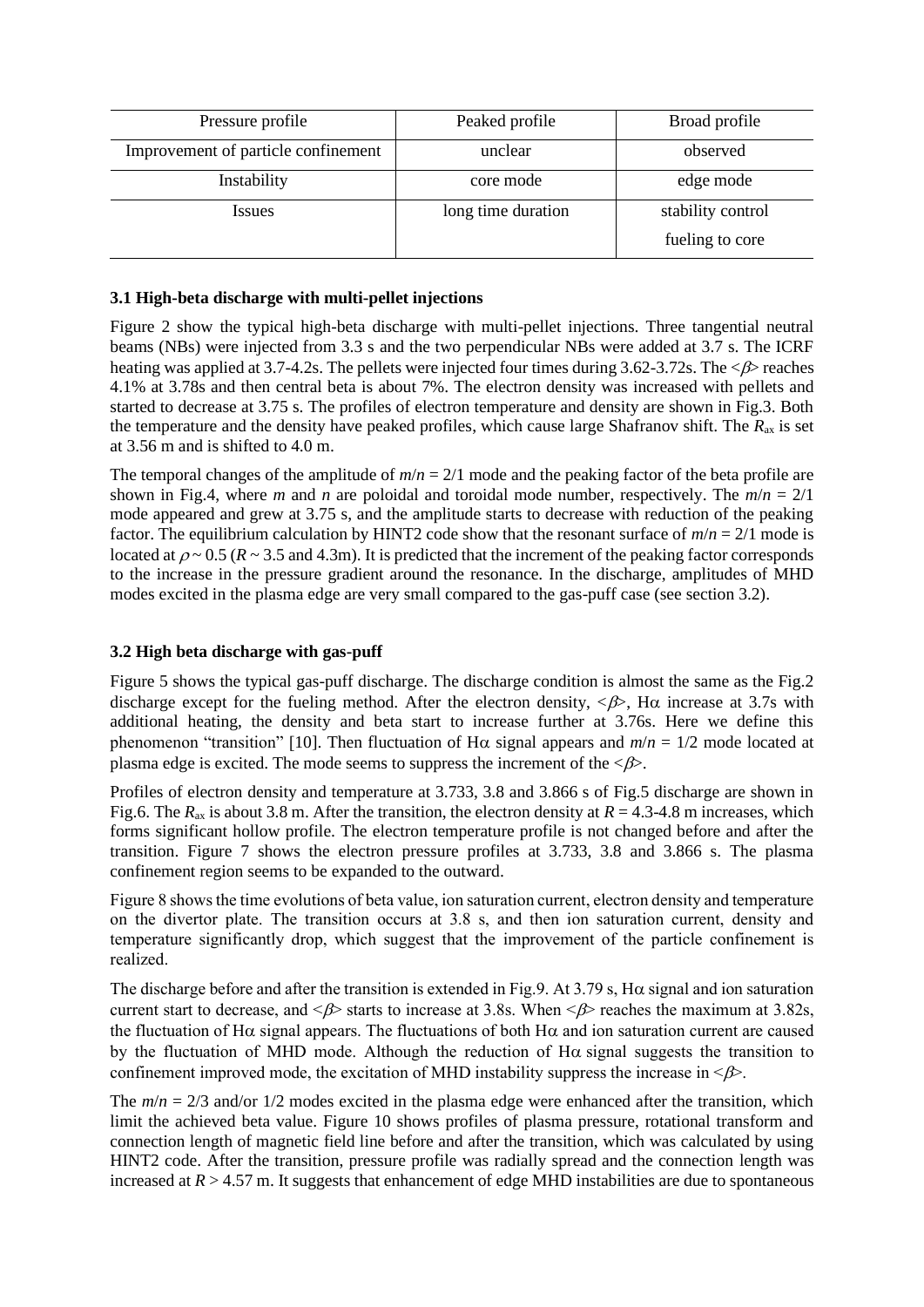appearance of rational surface with sufficiently long connection length, which means that magnetic field structure is changed from stochastic to nested one and it leads to the extension of plasma confinement region. One possibility is that the stochastic magnetic field formed by high-*n* magnetic islands is healed by effects of beta, collisionality and so on [2]. This is discussed on section 4.

#### **3.3 MHD characteristics in** *A***p=5.8 and 6.6 configurations.**

Here we compare the discharge in the  $A_p = 5.8$  configuration with that in the  $A_p = 6.6$  case. The  $R_{ax}$ <sup>v</sup> is 3.56 m and  $B_t = -1$  T in both cases, and the heating condition is the same. The  $\langle \beta \rangle$  is almost the same in both cases before the transition (3.76 s) as shown in Fig.11. The increase in  $\langle \beta \rangle$  after the transition is found in the  $A_p = 5.8$  case, whereas no transition occurs in the  $A_p = 6.6$  case. The  $R_{ax}$  shift in the  $A_p =$ 5.8 case is larger than that in the  $A_p = 6.6$  case because the central rotational transform in the  $A_p = 5.8$ case is higher than the case of  $A_p = 6.6$  ( $\frac{1}{2}\pi = 0.4$  at  $A_p = 5.8$  and 0.55 at  $A_p = 6.6$ ).

Figure 12 shows the difference of MHD activities in  $A_p = 5.8$  and 6.6 discharges. As described in section 3.1, instabilities excited in the periphery  $(m/n = 1/1)$  and the edge  $(m/n = 2/3, 1/2)$  are dominantly observed, especially after the transition, in the  $A_p = 5.8$  case. In the  $A_p = 6.6$  case, strong  $m/n = 2/1$  mode excited in the core appeared and is enhanced with the increase in  $\leq \beta$ . The edge instability with  $m/n =$ 2/3 appears, while the amplitude is relatively small because of no transition.

#### **4. Discussion and Summary**

The high-beta operation is extended towards low-collisional regime, which is important for extrapolation of obtained plasma characteristics to reactor-relevant regime. The volume averaged beta value of 4.1% was successfully obtained by the multi-pellet injections. The long-time sustainment of high-beta plasma is one of the subjects to be solved, which could be demonstrated by using repetitive pellet injections. The core instability due to formation of the peaked pressure profile is excited at the maximum beta. It is expected that the mode is suppressed by the magnetic well formation due to the increment of Shafranov shift with the beta value.

The quasi-steady state high beta discharge with more than 3 % was demonstrated in the relatively lowcollisional regime, and improvement of particle confinement was obviously observed then. The analyses of equilibria before and after the transition suggest that the plasma confinement region is extended to the outward, which means that the stochastic magnetic field structure is changed to the nested one. Previous studies on the magnetic topology suggest that the formation of the magnetic island strongly depends on beta and collisionality [11-13]. If the stochastic magnetic field structure is formed by chain magnetic islands, disappearance of the magnetic island is one of the candidates to explain the change of magnetic topology. Since an appearance of "new" rational surface leads to excitation of MHD mode limiting the increase in the beta value, the stability control is one of the key issues on realization of higher beta plasma production. Also, this transition has no contribution to the increase in core pressure. The fueling technique using gas-puff and pellet injection should be considered in order to increase higher central beta value.

In summary, high-beta plasma with more than 4% was successfully produced by multi-pellet injections in one order lower collisional regime than that of previous high-beta operations in LHD. An improvement of particle confinement was observed during a high-beta discharge produced by gas-puff, and then particle flux to divertor was reduced by more than 40%. Strong instabilities at plasma edge appeared then and suppressed an increment of averaged beta to 3.4%. Spontaneous change of the magnetic topology contributes to the increase in averaged beta value, while it triggers excitation of edge MHD instabilities.

#### **Acknowledgments**

This work is supported by the NIFS under contract No NIFS14ULHH030, the Ministry of Education,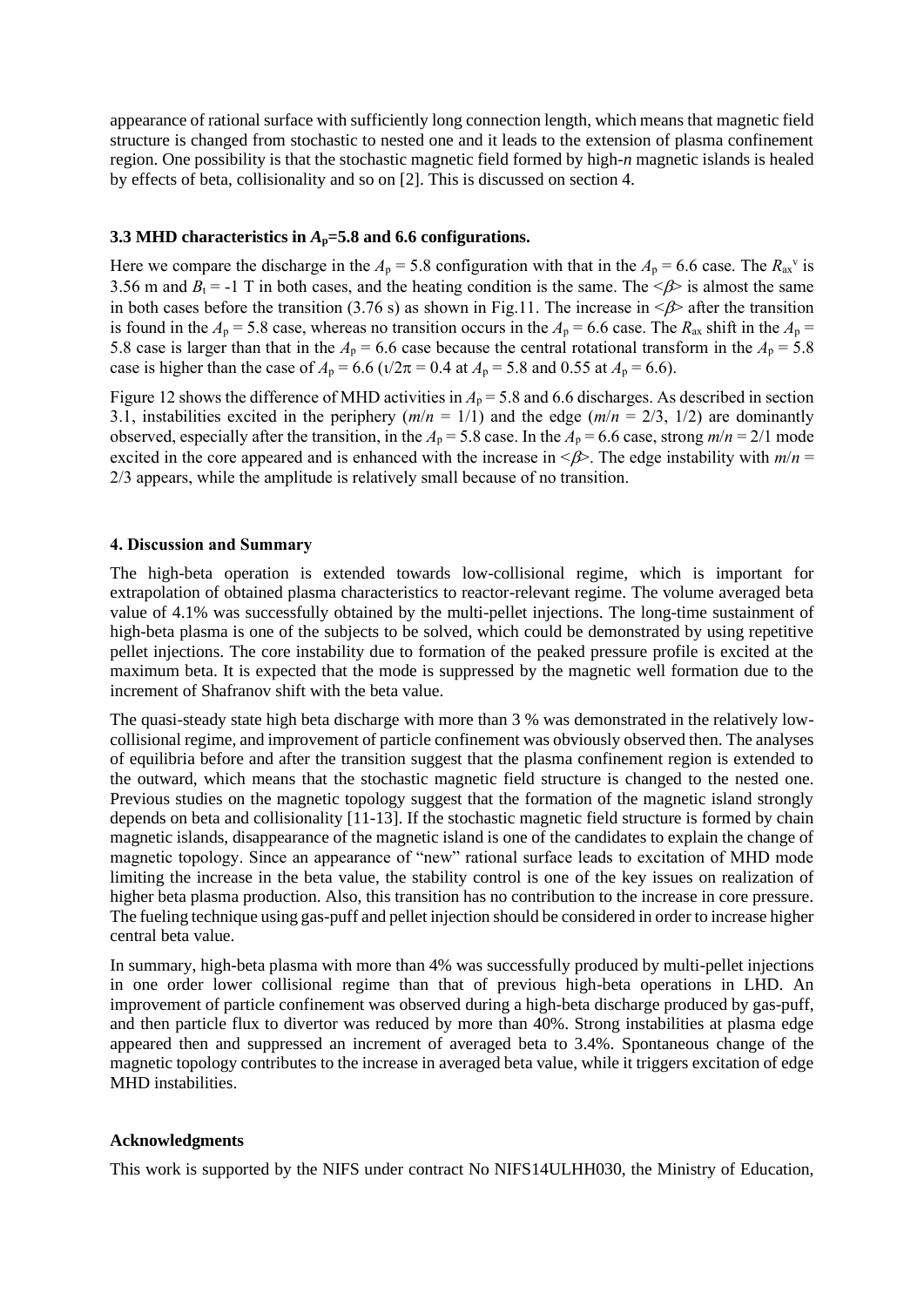Science, Sports and Culture Grant-in-Aid for Scientific Research (C) 26420858, 2014, and the JSPS-NRF-NSFC A3 Foresight Program in the field of Plasma Physics (NSFC: No.11261140328).

#### **References**

- [1] SAKAKIBARA, S. et al., "Characteristics of MHD instabilities limiting the beta value in LHD", *Nucl. Fusion* **55** (2015) 083020.
- [2] SUZUKI, Y. et al., "Effects of the Stochasticity on Transport Properties in High- LHD", *Plasma Fusion Res*. **4** (2009) 036.
- [3] WELLER, A. et al., "International Stellarator/Heliotron Database progress on high-beta confinement and operational boundaries", *Nucl. Fusion* **49** (2009) 065016.
- [4] STROTH, U., et al., "Energy confinement scaling from the International Stellarator Database" *Nucl. Fusion* **36** (1996)1063–77.
- [5] SAKAKIBARA, S. et al., "MHD study of the reactor-relevant high-beta regime in the Large Helical Device", *Plasma Phys. Control. Fusion* **50** (2008) 124014.
- [6] WATANABE K.Y. et al., "Effects of global MHD instability on operational high-beta regime in LHD", *Nucl. Fusion* **45** (2005) 1247-1254.
- [5] FUNABA H., et al., "Local transport property of high-beta plasmas on LHD", Fusion Sci. Technol. **58** (2010) 141-149.
- [6] KANEKO, O. et al., "Extension of operation regimes and investigation of three-dimensional currentless plasmas in the Large Helical Device", *Nucl. Fusion* **53** (2013) 104015.
- [7] SAKAKIBARA, S. et al., "Study of MHD Stability in LHD", *Fusion Sci. Technol.* **58** (2010) 176- 185.
- [8] TOI, K. et al., "L-H transition and edge transport barrier formation on LHD", *Fusion Sci. Technol.* **58** (2010) 61-69.
- [9] NARUSHIMA Y. et al., "Dependence of spontaneous growth and suppression of the magnetic island on beta and collisionality in the LHD", *Nucl. Fusion* **48** (2008) 075010.
- [10] SAKAKIBARA, S. et al., "Modification of the magnetic field structure of high-beta plasmas with a perturbation field in the Large Helical Device", *Plasma Phys. Control. Fusion* **55** (2013) 014014.
- [11] SAKAKIBARA, S. et al., "Response of MHD stability to resonant magnetic perturbation in the Large Helical Device", *Nucl. Fusion* **53** (2013) 043010.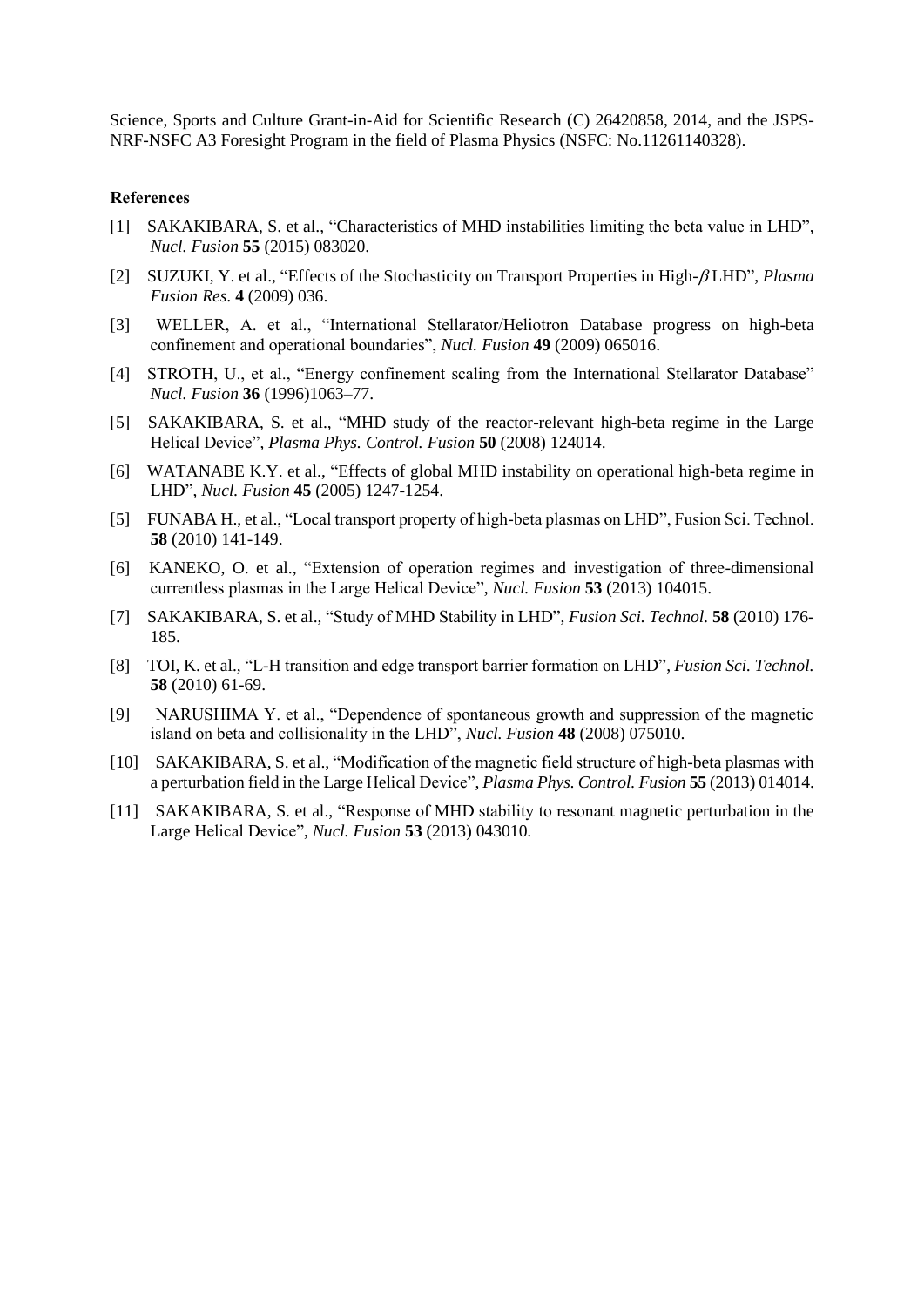Figure Captions

- Fig.1 Changes in achieved beta value as a function of collisionality
- Fig.2 Typical high-beta discharge with multi-pellet injections.
- Fig.3 Profiles of electron temperature and density at 3.8 s of Fig.2 discharge.
- Fig.4 Temporal changes of amplitude of  $m/n = 2/1$  mode and peaking factor.
- Fig.5 Time evolutions of electron density, averaged beta, H $\Box$  and amplitude of m/n = 1/2 mode in the gas-puff discharge (Shot#129303).
- Fig.6 Profiles of electron density and temperature at 3.733, 3.8 and 3.866 s of Fig.5 discharge.
- Fig.7 Electron pressure profiles at 3.733, 3.8 and 3.866 s of Fig.5 discharge.
- Fig.8 Time evolutions of beta value, ion saturation current, electron density and electron temperature on the divertor plate (Shot#130541).
- Fig.9 Extended view of temporal changes of beta, Ha and ion saturation current in Fig.6 discharge.
- Fig.10 Profiles of electron pressure, rotational transform and connection length of magnetic field line before and after transition (Shot#129303, 3.73 s (before) and 3.76 s (after)).
- Fig.11 Time evolutions of averaged beta and magnetic axis position in  $A_p = 5.8$  and 6.6 discharges.
- Fig.12 Time evolutions of averaged beta, frequencies and amplitude of observed MHD modes in *A*<sup>p</sup>  $= 5.8$  discharges.
- Fig.13 Time evolutions of averaged beta, frequencies and amplitude of observed MHD modes in *A*<sup>p</sup>  $= 6.6$  discharges.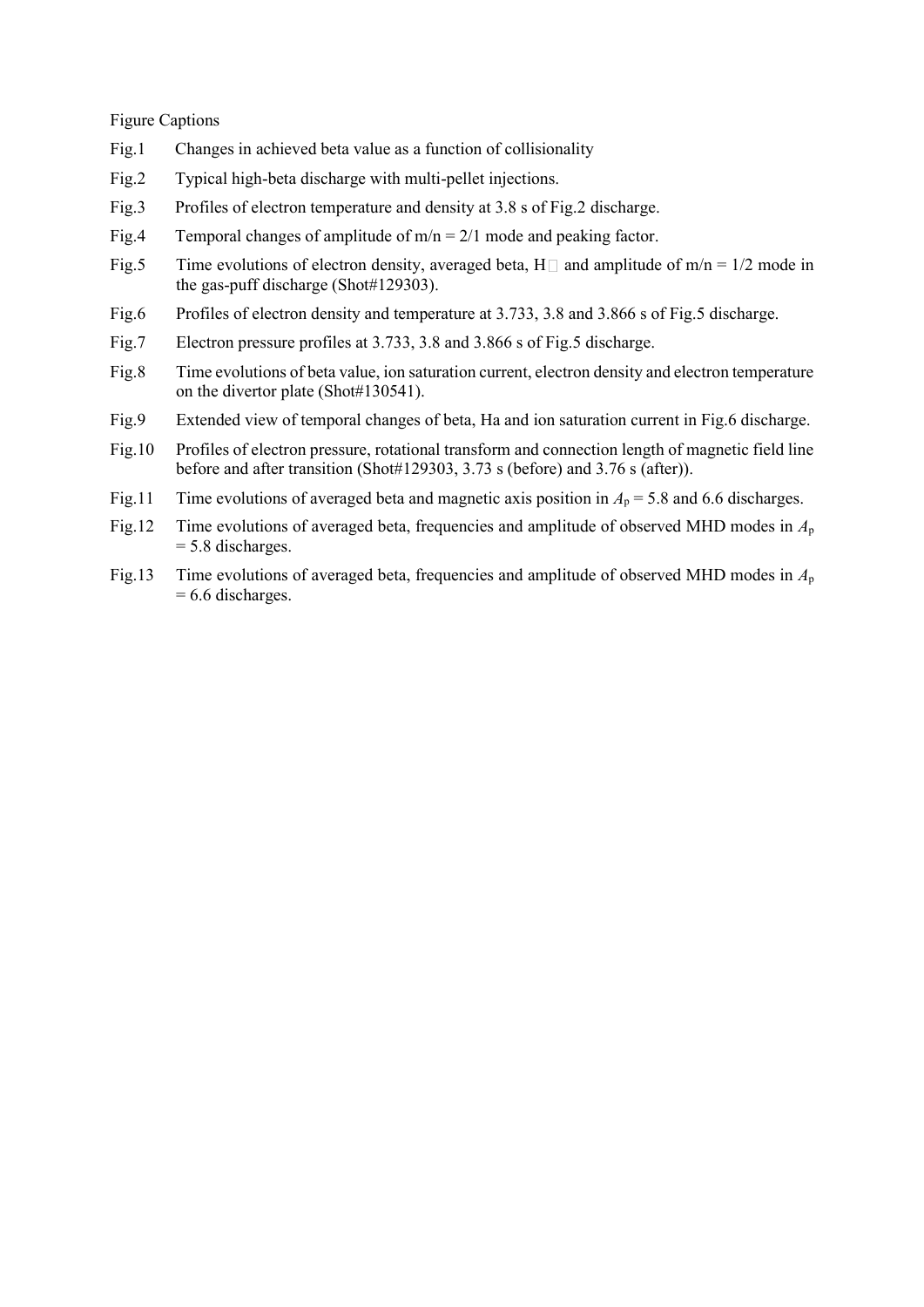

Fig.1 S.Sakakibara et al.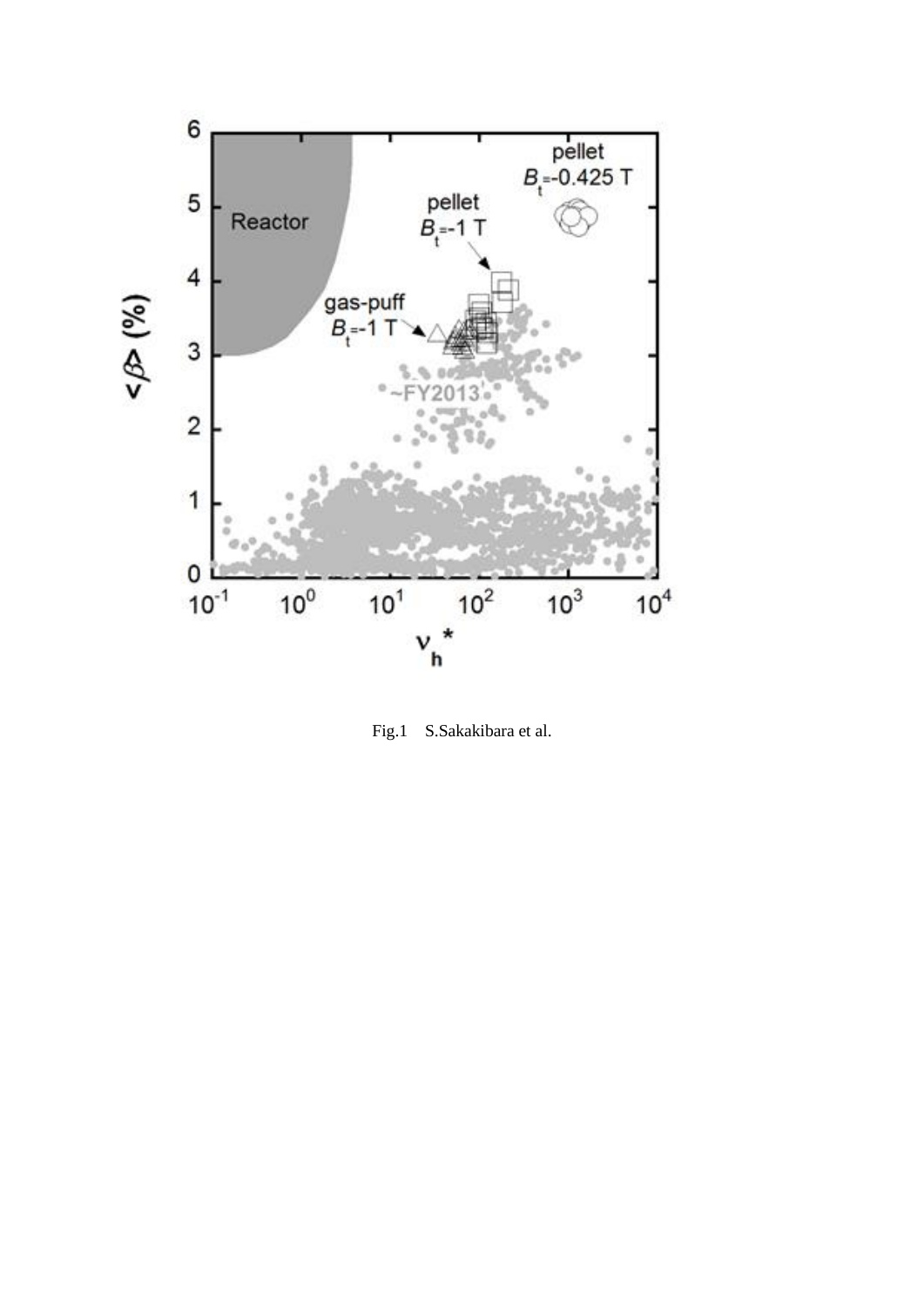

Fig.2 S.Sakakibara et al.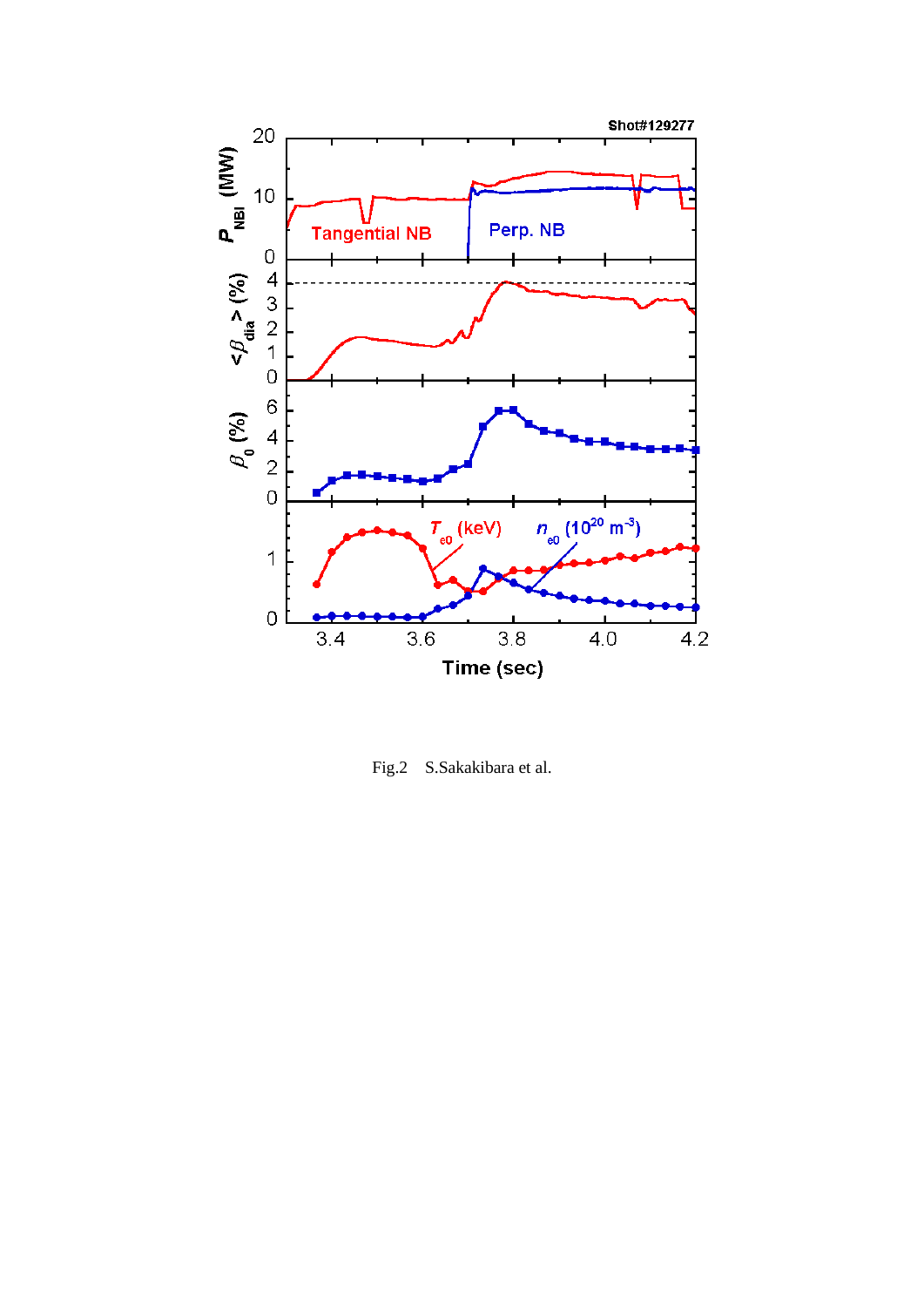

Fig.3 S.Sakakibara et al.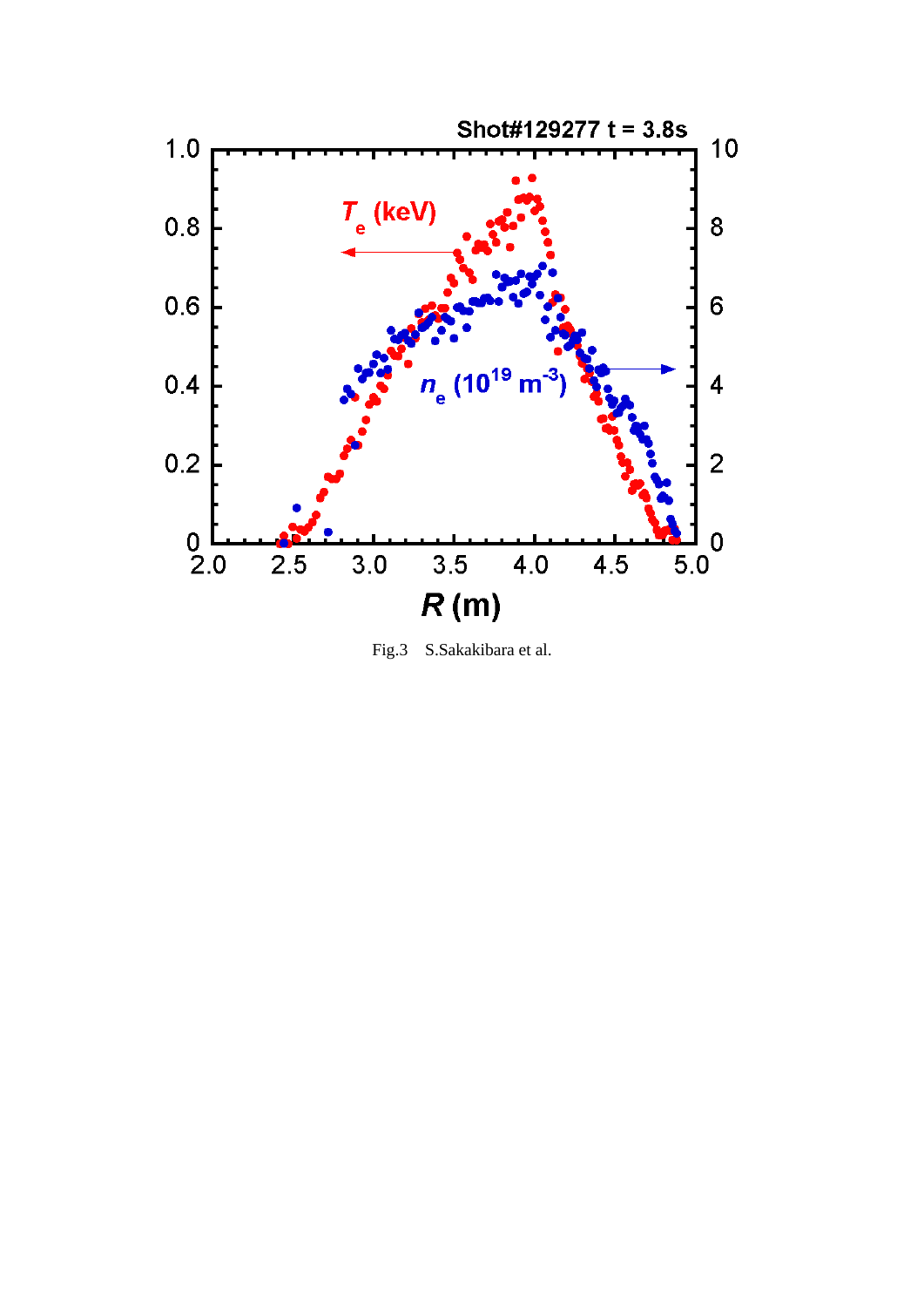

Fig.4 S.Sakakibara et al.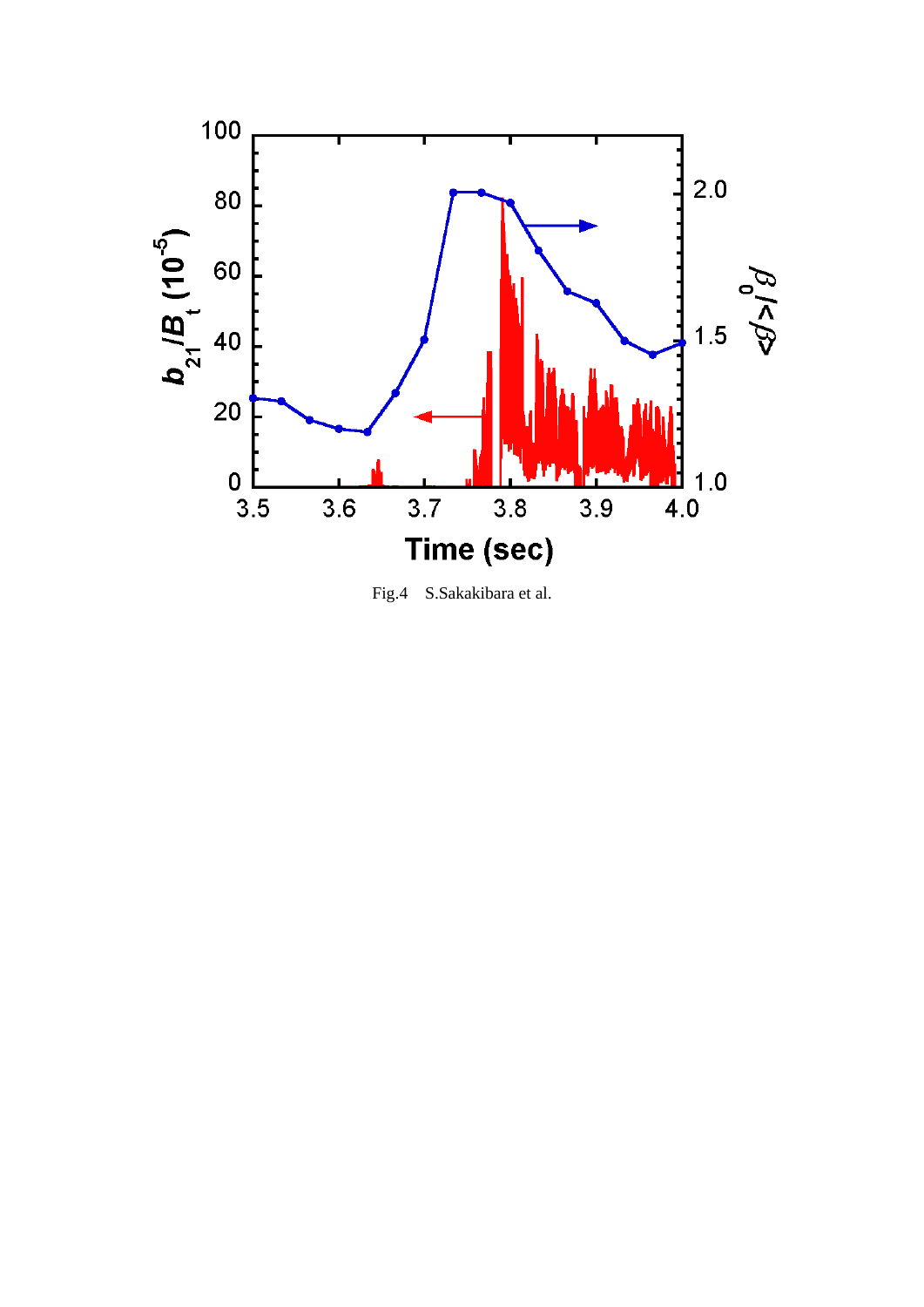

Fig.5 S.Sakakibara et al.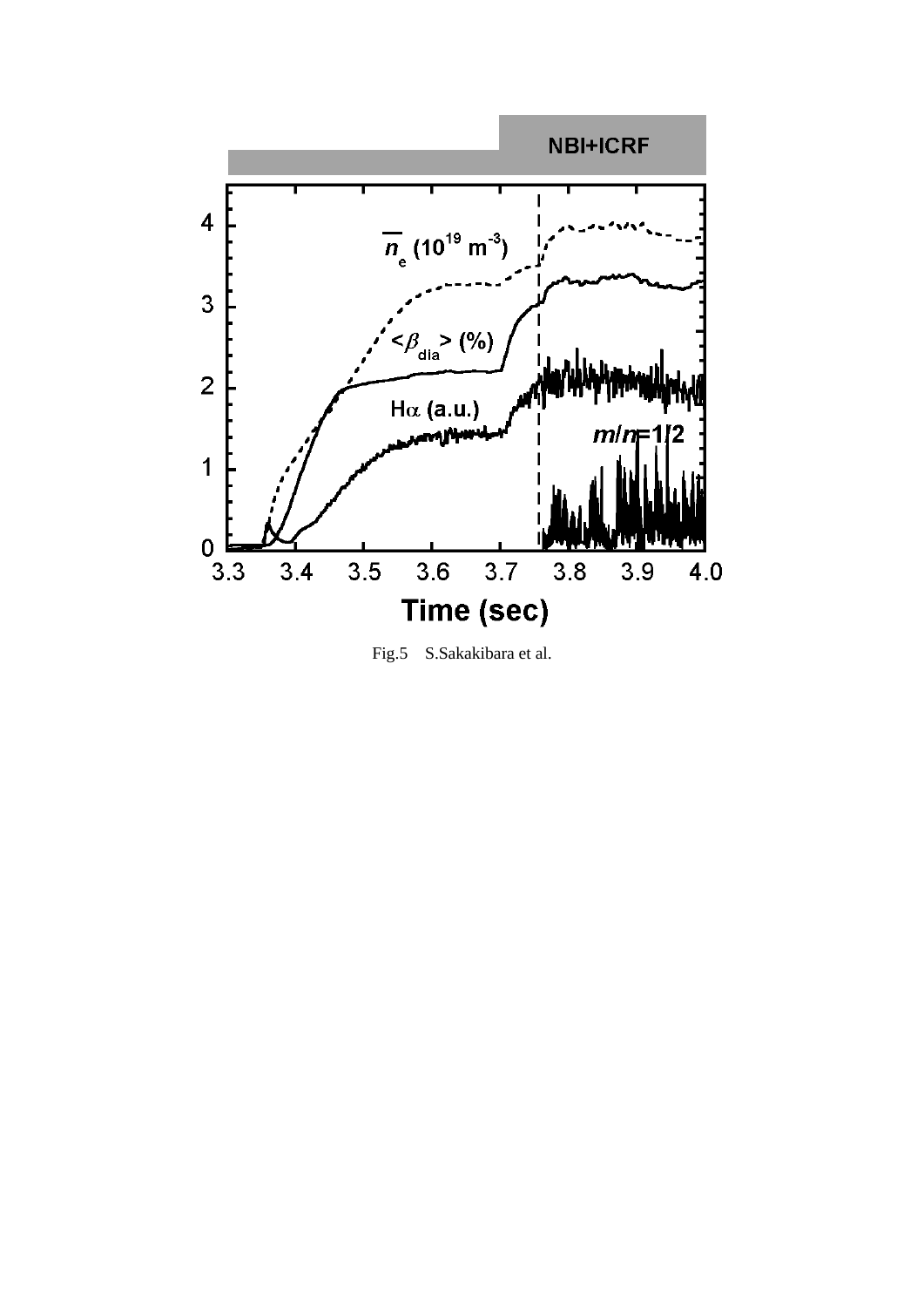

Fig.6 S.Sakakibara et al.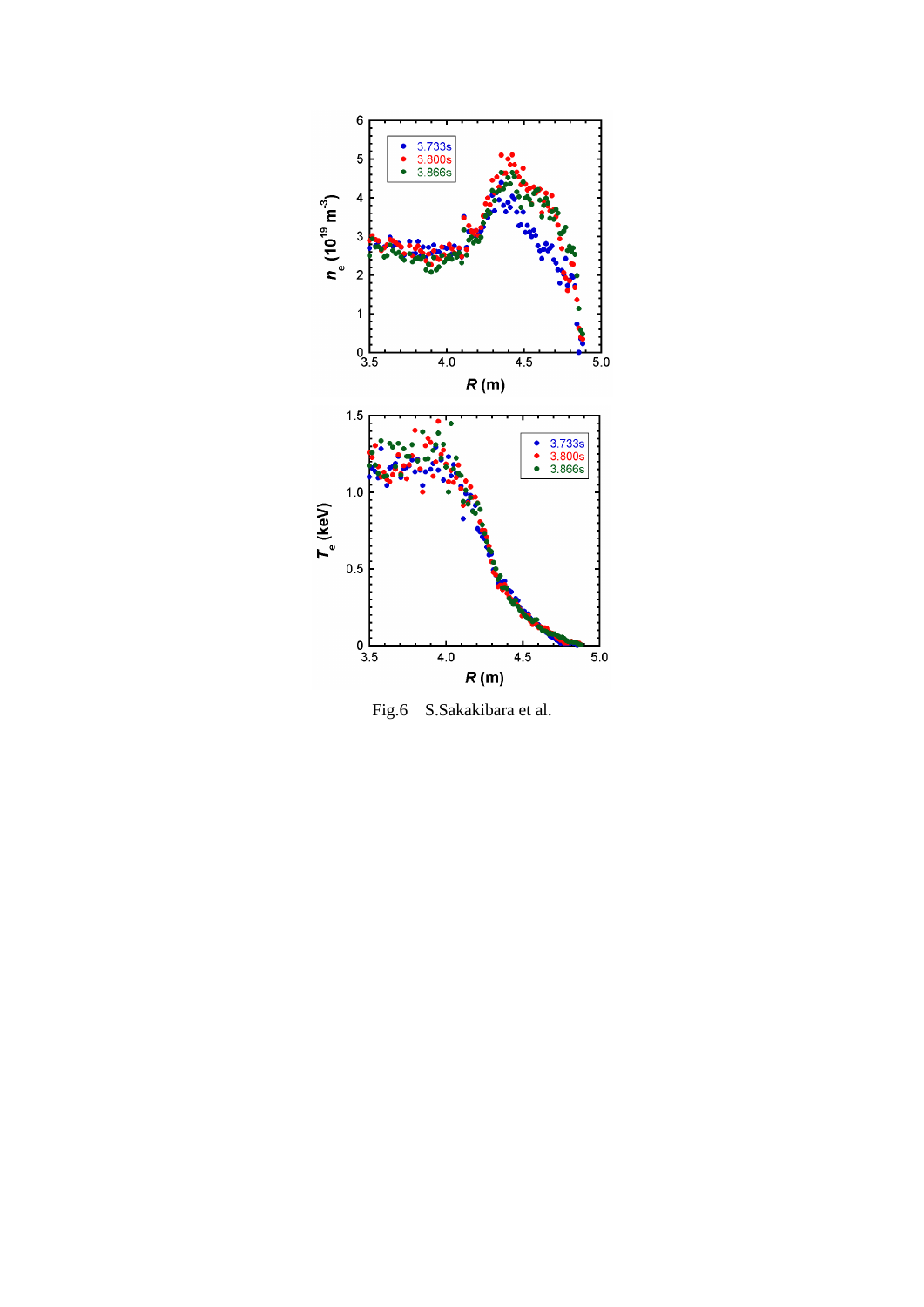

Fig.7 S.Sakakibara et al.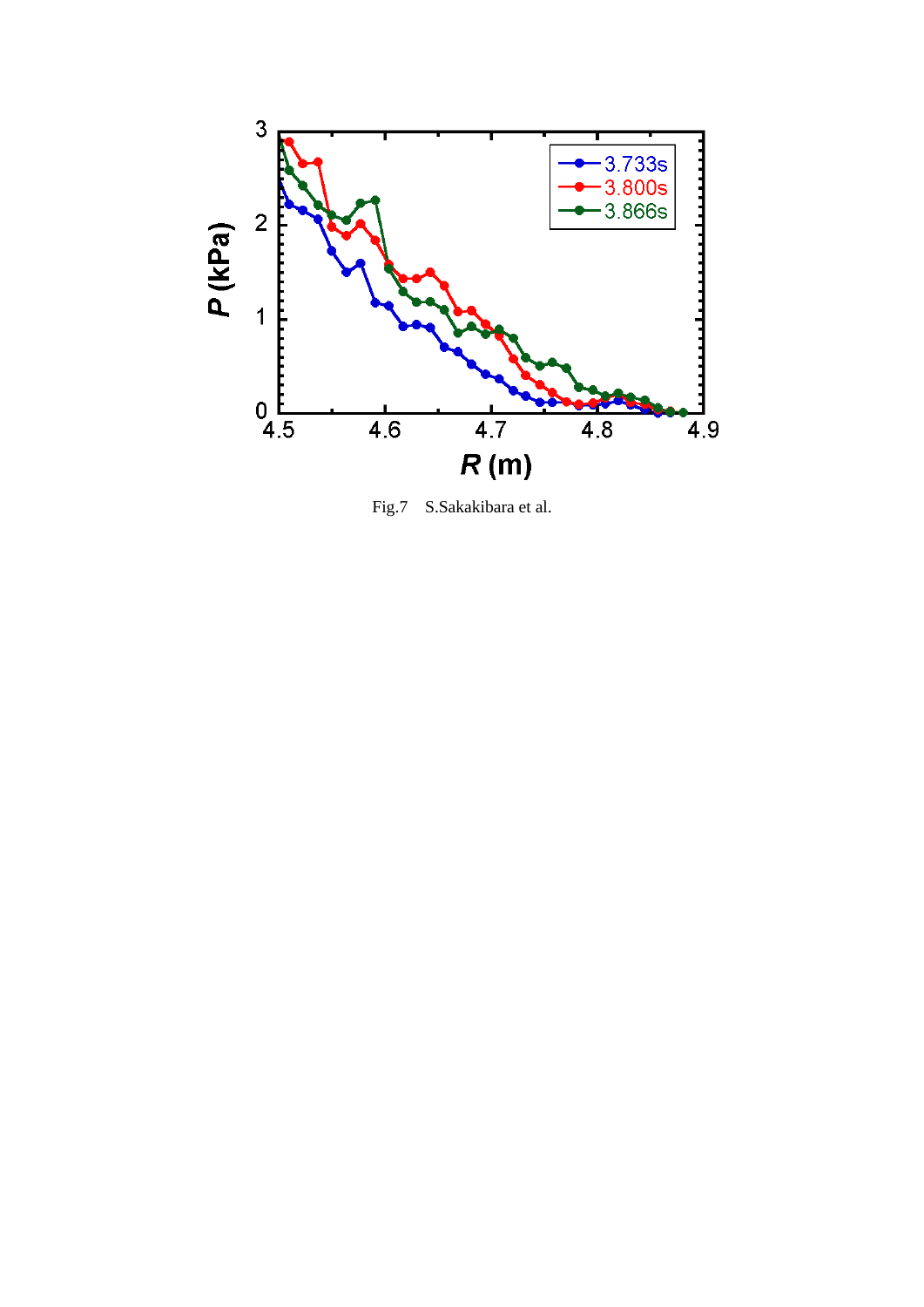

Fig.8 S.Sakakibara et al.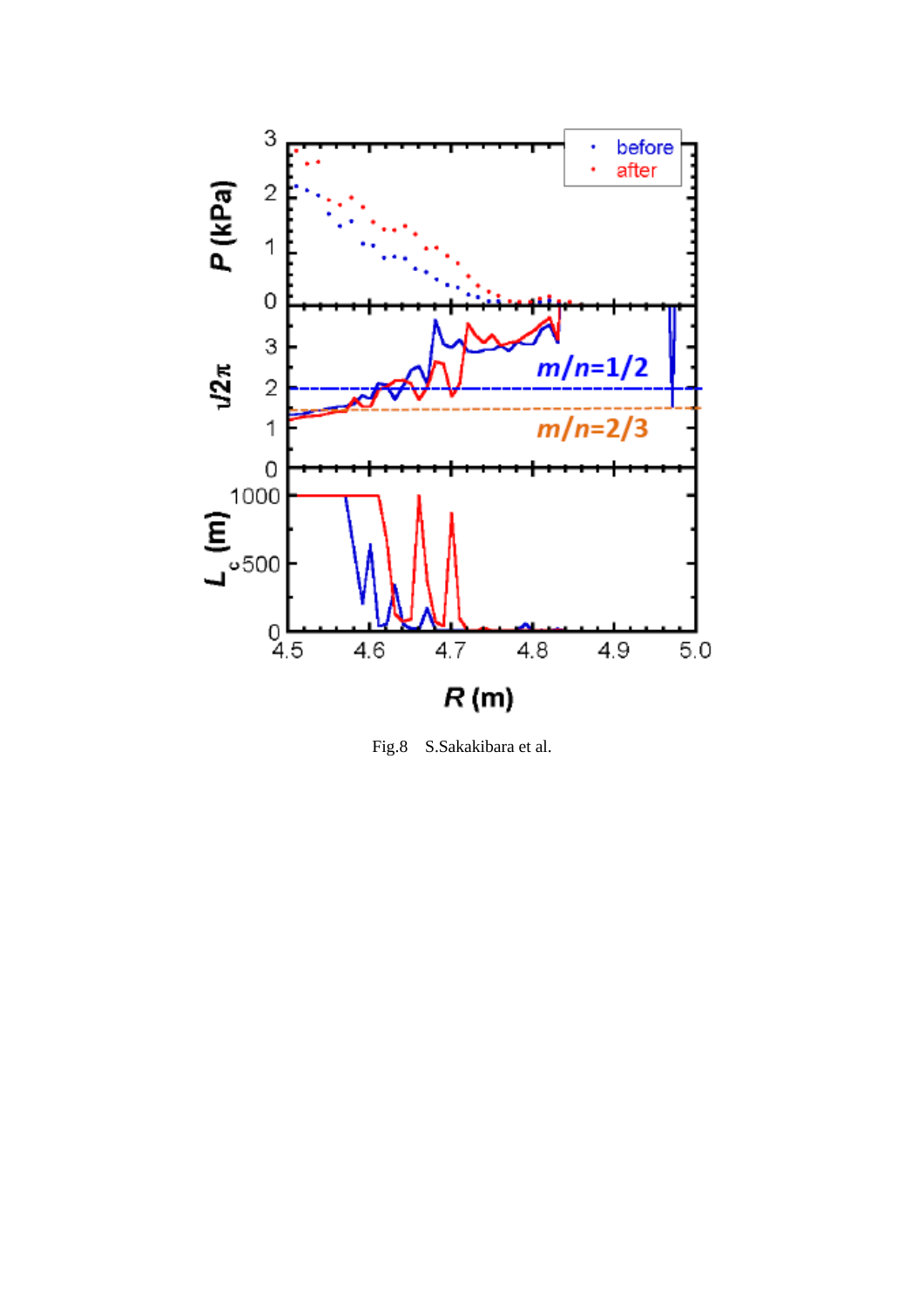

Fig.9 S.Sakakibara et al.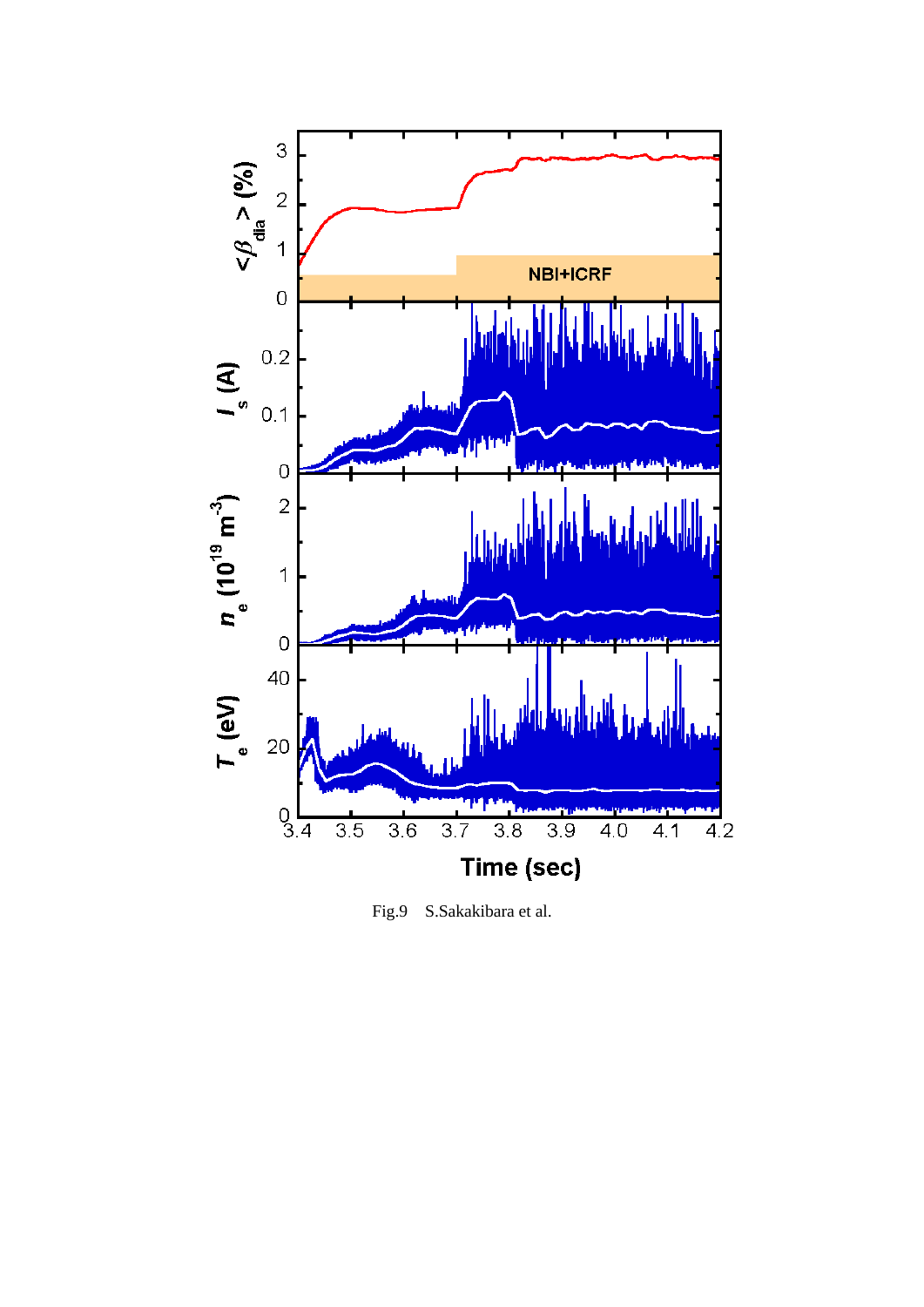

Fig.10 S.Sakakibara et al.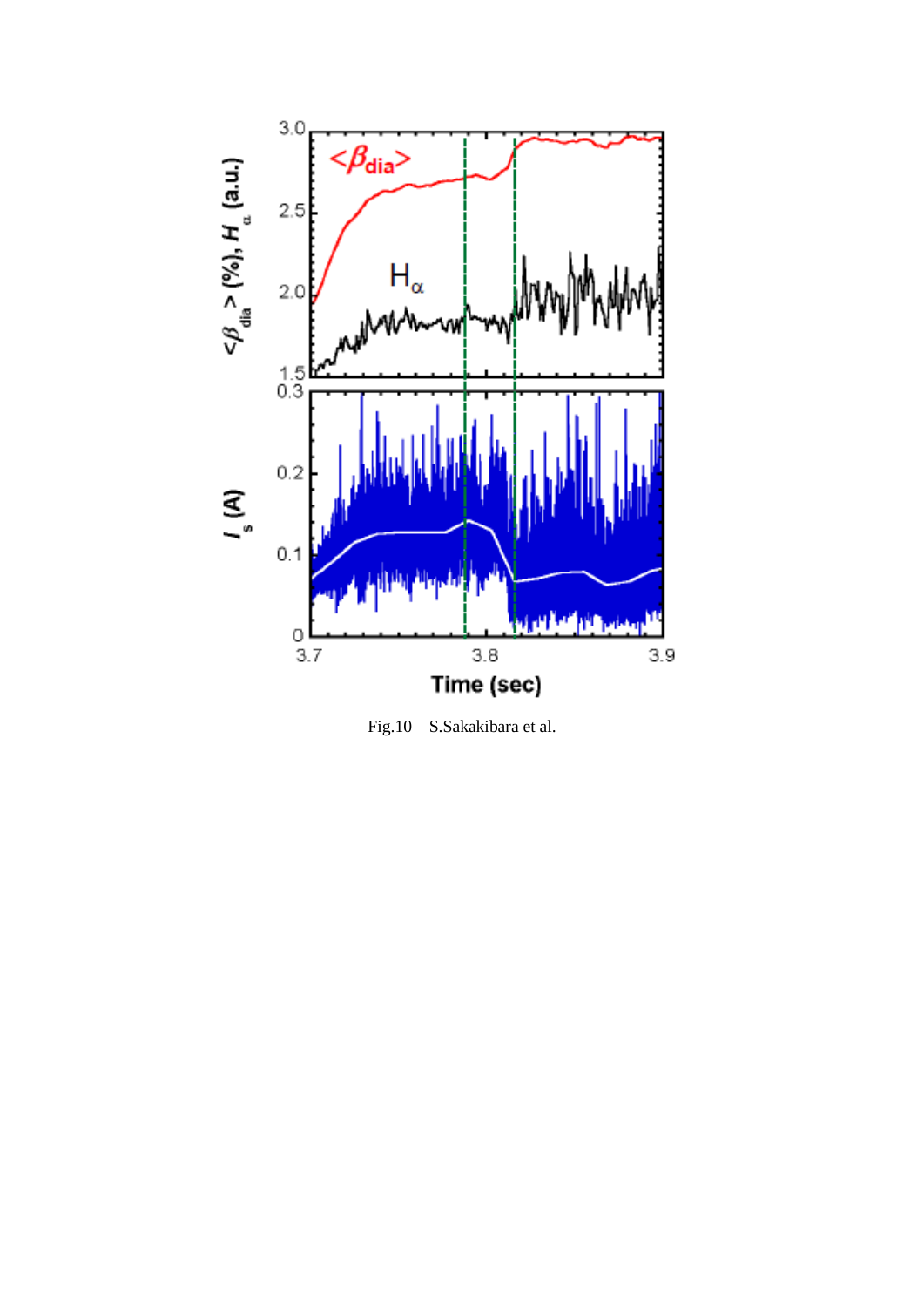

Fig.11 S.Sakakibara et al.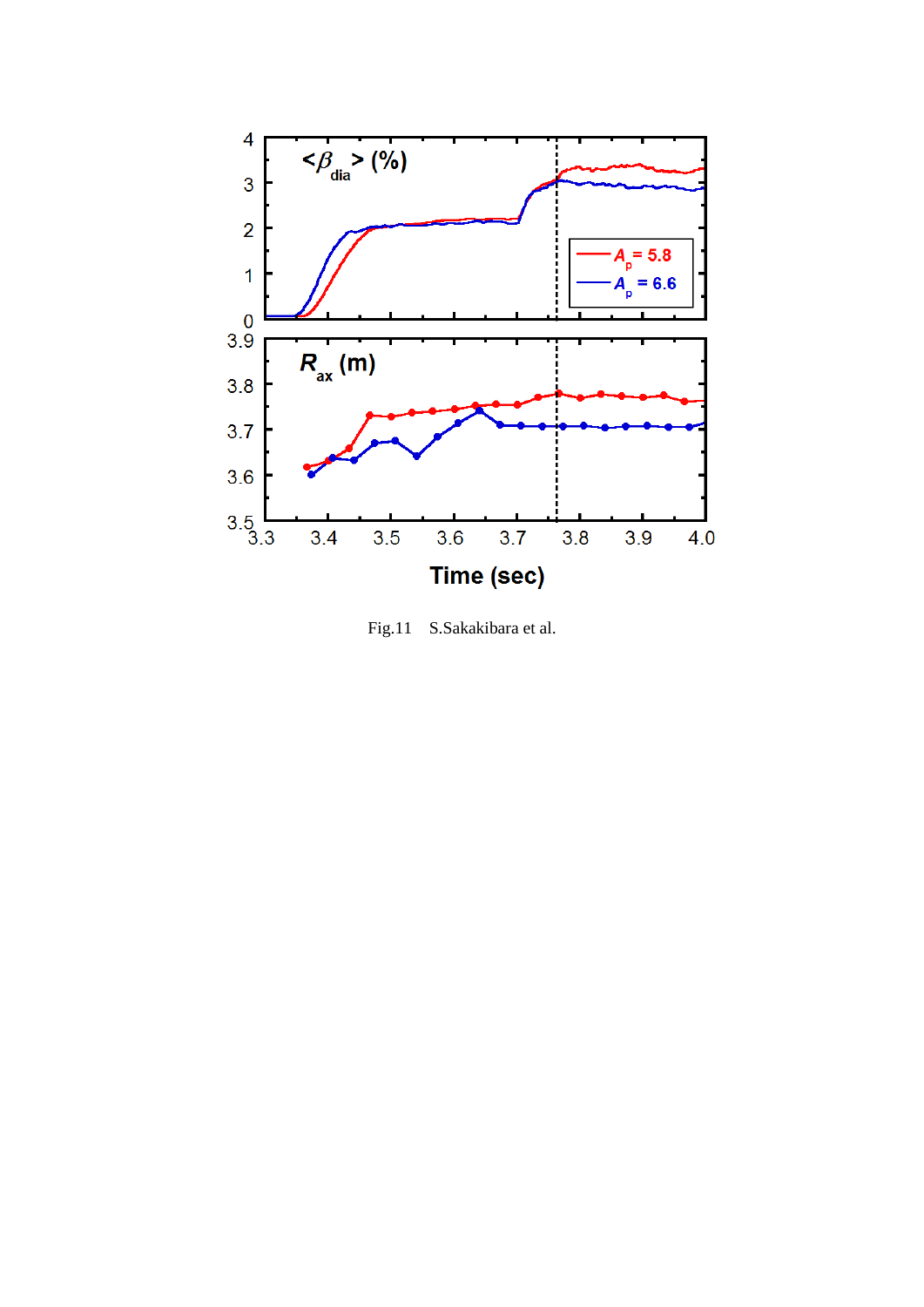

Fig.12 S.Sakakibara et al.